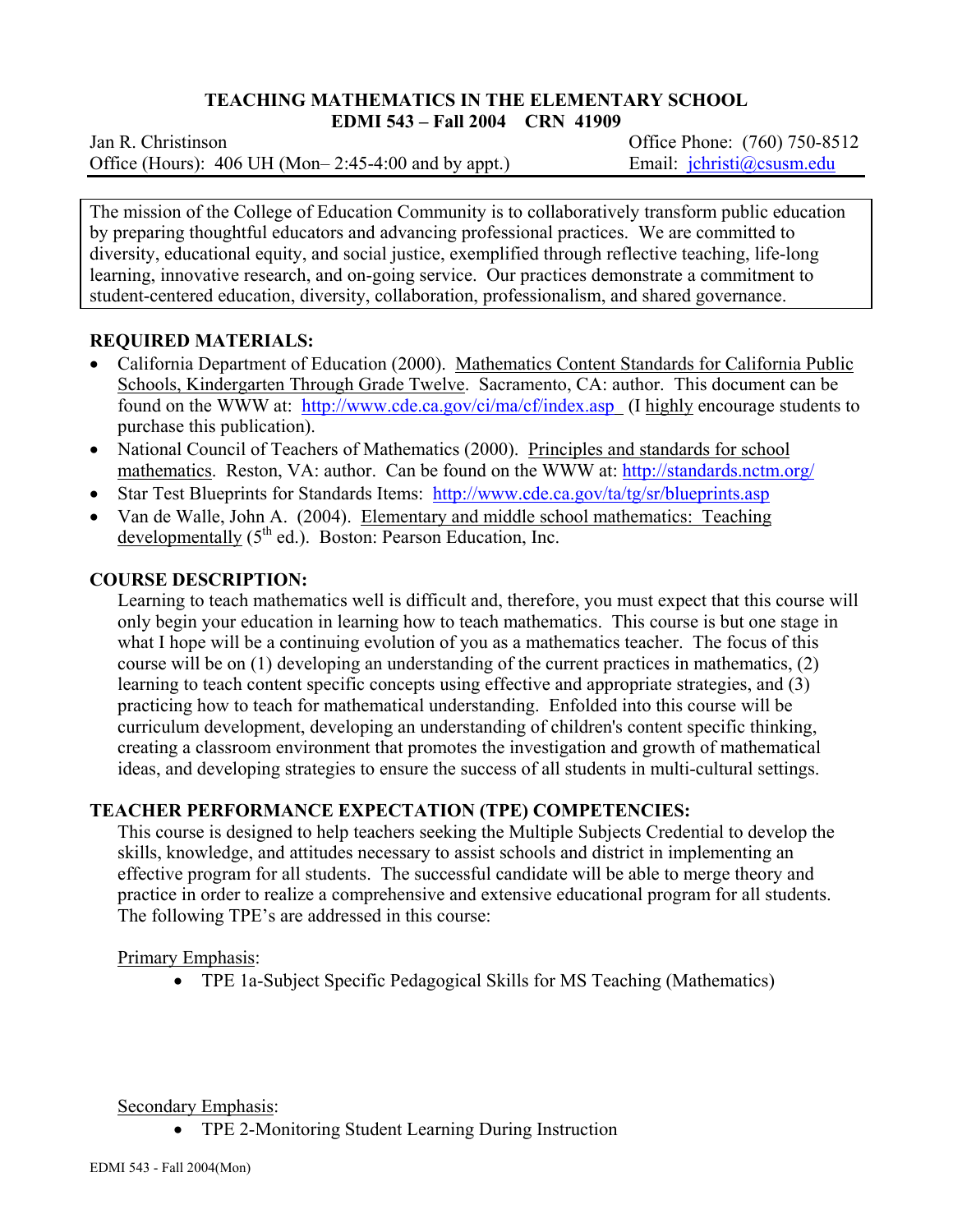- TPE 3-Interpretation and Use of Assessments
- TPE 4-Making Content Accessible
- TPE 5-Student Engagement
- TPE 6a-Developmentally Appropriate Practices in Grades K-3
- TPE 6b-Developmentally Appropriate Practices in Grades 4-8
- TPE 6d-Developmentally Appropriate Practices for Special Education
- TPE 7-Teaching English Learners
- TPE 8-Learning About Students
- TPE 9-Instructional Planning
- TPE 10-Instructional Time
- TPE 11-Social Environment
- TPE 13-Professional Growth

### **INFUSED COMPETENCIES:**

CLAD: In 1992, the College of Education voted to infuse Cross-cultural, Language and Academic Development (CLAD) competencies across the curriculum. The CLAD competencies are attached to the syllabus and the competencies covered in this course are highlighted.

Authorization to Teach English Learners: This credential program has been specifically designed to prepare teachers for the diversity of languages often encountered in California public school classrooms. The authorization to teach English learners is met through the infusion of content and experiences within the credential program, as well as additional coursework. Students successfully completing this program receive a credential with authorization to teach English learners.

Technology: This course infuses technology competencies to prepare our candidates to use technologies, emphasizing their use in both teaching practice and student learning.

### **KEY ASSIGNMENTS**:

Reading Reflections (21%) - Each week students will write a "meaningful" one page reflection on the articles assigned to be read for that week. These reflections should clearly articulate your thoughts **on the articles** and discuss how you might **specifically apply** what you learned from the articles as a teacher in the classroom.

Student Interviews (24%) - You and one of your classmates will conduct a series of four different student interviews based on questions provided in class. For each interview, you will pose mathematical problems to any one student at a predetermined grade level. The purpose is to get you to begin thinking about students' mathematical understanding, to learn how to effectively pose questions and interpret the meaning of students' answers, and to provide you with an opportunity to interact with students.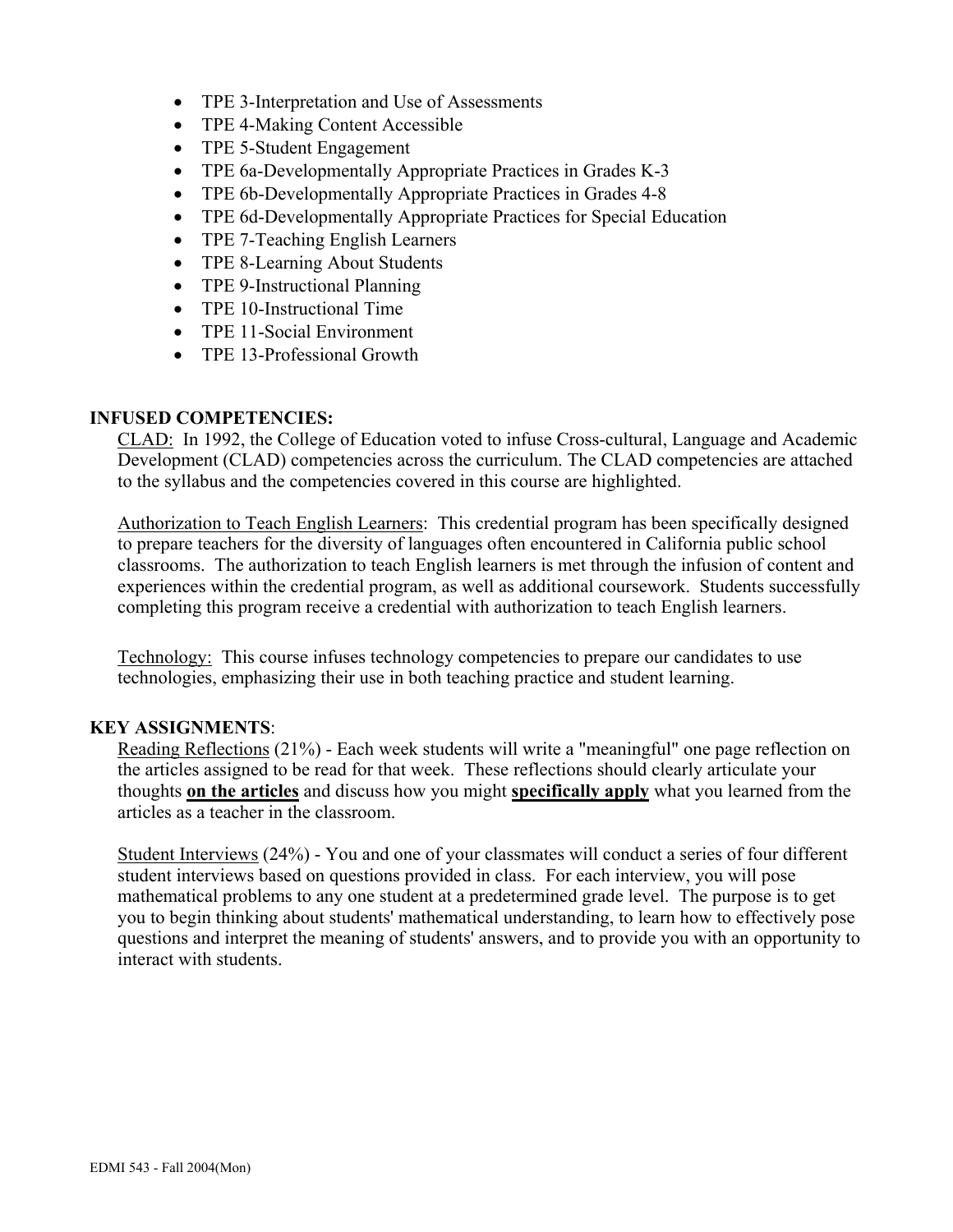Mathematical Resources & Lesson (35%)– Working in small groups, your team will first compile resources on a predetermined mathematical topic (20%) and then design a lesson that you will present in an elementary class (15%). The purpose of this activity is to help you learn how to design effective mathematical activities, to provide you with an opportunity to begin compiling mathematical resources, and to provide an opportunity for you to practice teaching mathematics.

Curriculum Assignment (20%)– Students will review the mathematics curriculum currently being used in their classroom (e.g., a textbook) at one grade level and write a short paper that investigates the curriculum alignment with the CA Content Standards and current high stakes assessments. Students will also provide their general thoughts and concerns related to the curriculum (e.g., how the curriculum might need to be altered to make strong connections between mathematical concepts and procedures).

### **GRADING SCALE:**

Grades will be based on the following grading scale:

A..............90 -100% B..............80 - 89% C..............70 - 79% D..............60 - 69% F..............Below 60%

## **ATTENDANCE POLICY:**

The attendance policy of the College of Education: Due to the dynamic and interactive nature of course in the COE, all students are expected to attend all classes and participate actively. At a minimum, students must attend more than 80% of class time, or s/he may not receive a passing grade for the course at the discretion of the instructor. If you miss two class sessions or are late (or leave early) more than three sessions, you cannot receive a grade of "A". If you miss three class sessions, your highest possible grade is a "C+". Should you have extenuating circumstances, contact the instructor as soon as possible. Please discuss with me any extenuating circumstances that will cause you to miss class prior to your absence. Attendance will be taken at each class session. Furthermore, grades on assignments turned in late will be lowered unless **prior arrangements** have been made with the instructor.

### **PLAGIARISM AND CHEATING:**

Please be sure to read and understand the university policy on plagiarism and cheating as it will be strictly enforced. Academic dishonestly will not be tolerated and will result in a failing grade for this course and will be reported to the University.

### **STUDENTS WITH DISABILITIES REQUIRING REASONABLE ACCOMMODATIONS:**

Students are approved for services through the Disabled Student Services Office (DSS). This office is located in Craven Hall 5205, and can be contacted by phone at (760) 750-4905, or TTY (760) 750-4909. Students authorized by DSS to receive reasonable accommodations should meet with their instructor during office hours or, in order to ensure confidentiality, in a more private setting.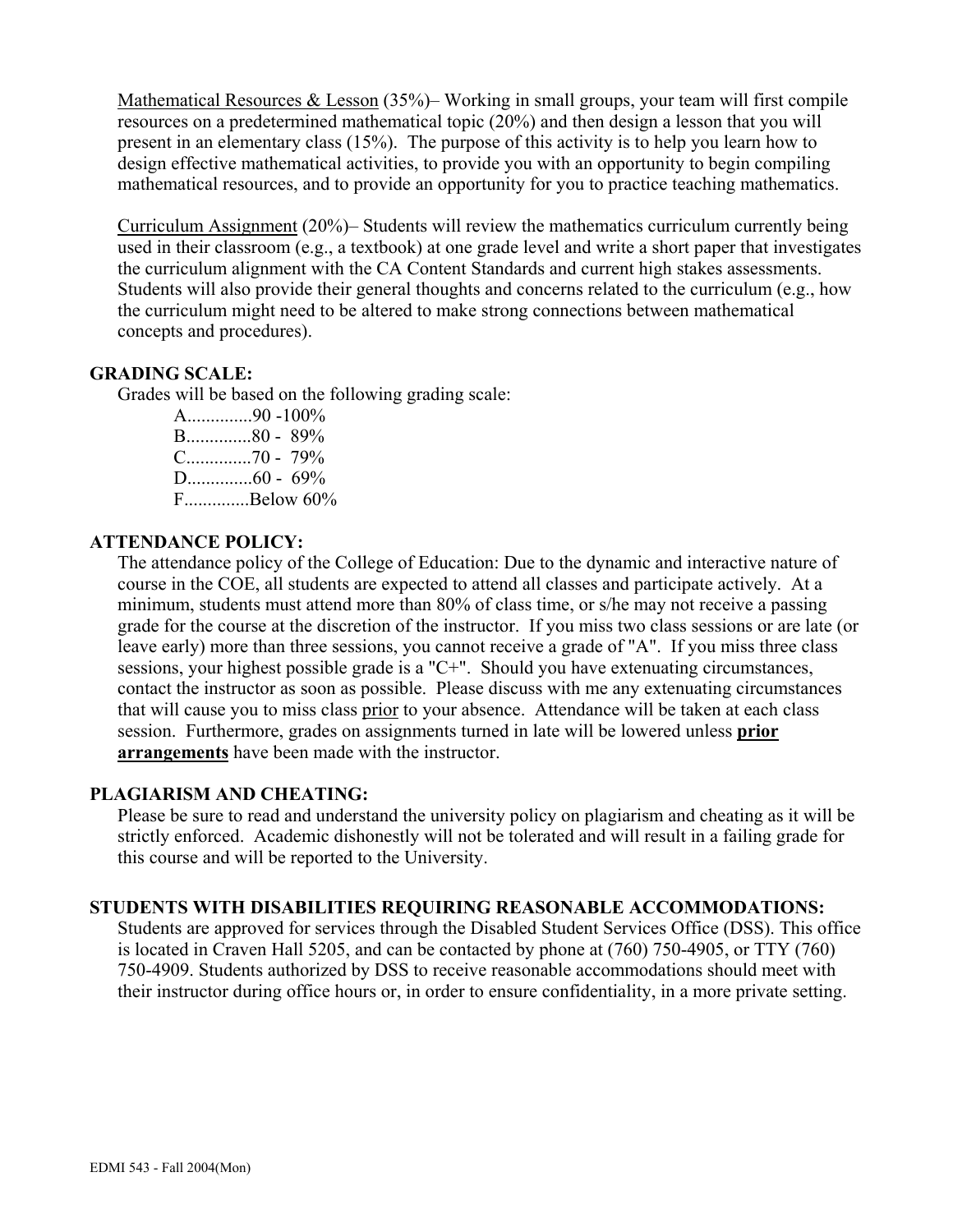# **SB2042 – AUTHORIZATION TO TEACH ENGLISH LEARNERS COMPETENCIES**

| <b>TEST 1: LANGUAGE</b><br><b>STRUCTURE</b><br><b>AND</b><br><b>FIRST- AND SECOND-</b>                                                              | <b>TEST 2: METHODOLOGY</b><br>OF BILINGUAL, ENGLISH<br><b>LANGUAGE DEVELOPMENT,</b><br><b>AND</b>                              | <b>TEST 3:</b><br><b>CULTURE</b><br><b>AND</b><br><b>CULTURAL DIVERSITY</b>                         |
|-----------------------------------------------------------------------------------------------------------------------------------------------------|--------------------------------------------------------------------------------------------------------------------------------|-----------------------------------------------------------------------------------------------------|
| <b>LANGUAGE DEVELOPMENT</b><br>I. Language Structure and Use:                                                                                       | <b>CONTENT INSTRUCTION</b><br>I. Theories and Methods of Bilingual                                                             | I. The Nature of Culture                                                                            |
| <b>Universals and Differences</b><br>(including the structure of English)                                                                           | <b>Education</b>                                                                                                               |                                                                                                     |
| A. The sound systems of language<br>(phonology)                                                                                                     | A. Foundations                                                                                                                 | A. Definitions of culture                                                                           |
| <b>B.</b> Word formation (morphology)                                                                                                               | <b>B.</b> Organizational models: What works<br>for whom?                                                                       | <b>B.</b> Perceptions of culture                                                                    |
| C. Syntax                                                                                                                                           | C. Instructional strategies                                                                                                    | C. Intragroup differences (e.g., ethnicity,<br>race, generations, and micro-<br>cultures)           |
| <b>D.</b> Word meaning (semantics)                                                                                                                  | II. Theories and Methods for<br><b>Instruction In and Through English</b>                                                      | D. Physical geography and its effects<br>on culture                                                 |
| E. Language in context                                                                                                                              | A. Teacher delivery for both English<br>language development and content<br>instruction                                        | E. Cultural congruence                                                                              |
| F. Written discourse                                                                                                                                | B. Approaches with a focus on English<br>language development                                                                  | II. Manifestations of Culture:<br><b>Learning About Students</b>                                    |
| G. Oral discourse                                                                                                                                   | C. Approaches with a focus on<br>content area instruction (specially<br>designed academic instruction<br>delivered in English) | A. What teachers should learn about<br>their students                                               |
| H. Nonverbal communication                                                                                                                          | D. Working with paraprofessionals                                                                                              | B. How teachers can learn about their<br>students *                                                 |
| II. Theories and Factors in First- and<br><b>Second-Language Development</b>                                                                        | III. Language and Content Area<br><b>Assessment</b>                                                                            | C.How teachers can use what they<br>learn about their students<br>(culturally responsive pedagogy)* |
| A. Historical and current theories and<br>models of language analysis that<br>have implications for second-<br>language development and<br>pedagogy | A. Purpose                                                                                                                     | III. Cultural Contact                                                                               |
| <b>B.</b> Psychological factors affecting first-<br>and second-language development                                                                 | <b>B.</b> Methods *                                                                                                            | A. Concepts of cultural contact                                                                     |
| C. Socio-cultural factors affecting first-<br>and second-language development                                                                       | C. State mandates                                                                                                              | <b>B.</b> Stages of individual cultural contact                                                     |
| D. Pedagogical factors affecting first-<br>and second-language development                                                                          | <b>D.</b> Limitations of assessment                                                                                            | C. The dynamics of prejudice                                                                        |
| E. Political factors affecting first- and<br>second-language development                                                                            | E. Technical concepts                                                                                                          | D. Strategies for conflict resolution                                                               |
|                                                                                                                                                     |                                                                                                                                | IV. Cultural Diversity in U.S. and CA                                                               |
|                                                                                                                                                     |                                                                                                                                | A. Historical perspectives                                                                          |
|                                                                                                                                                     |                                                                                                                                | <b>B</b> . Demography                                                                               |
|                                                                                                                                                     |                                                                                                                                | C. Migration and immigration                                                                        |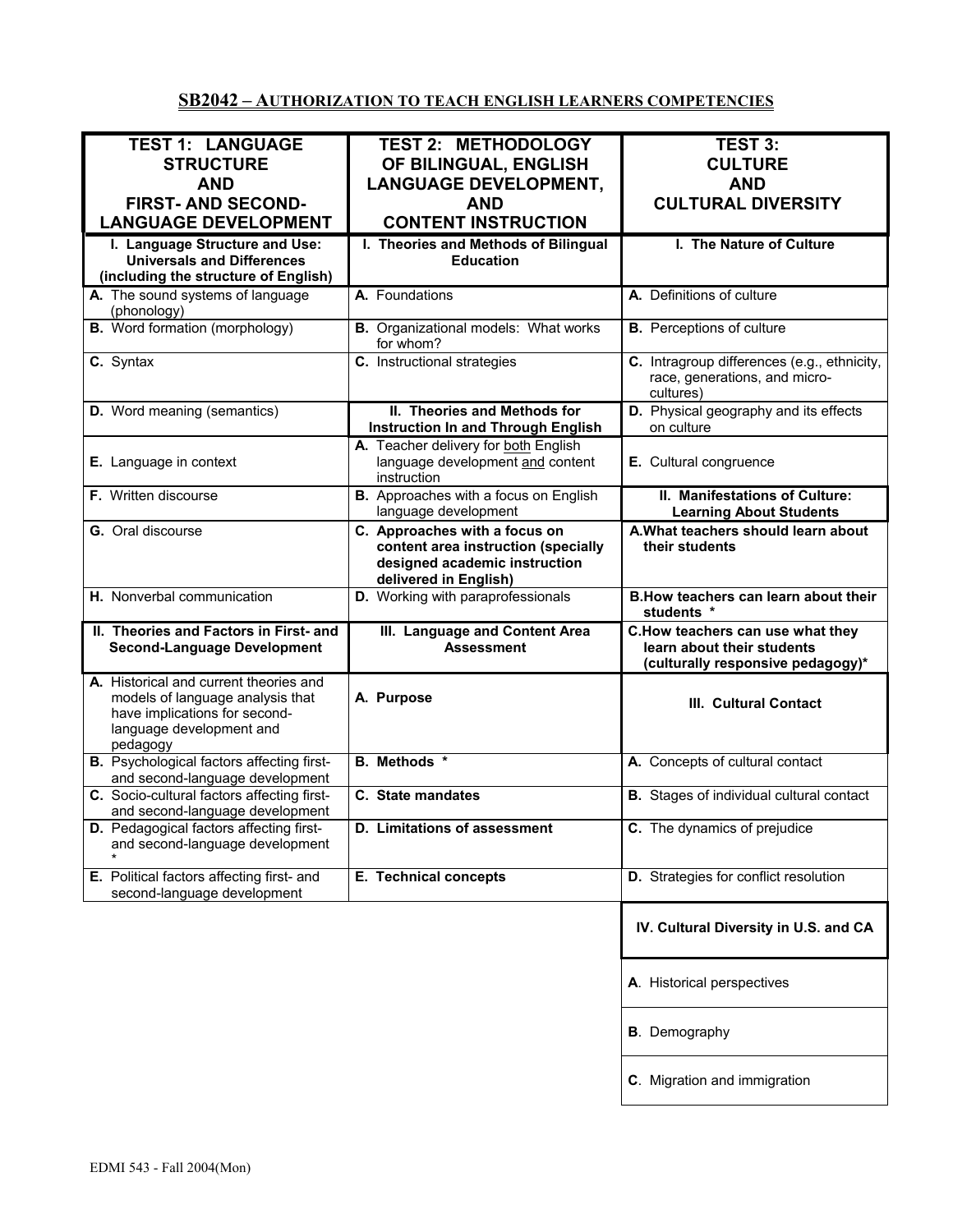| <b>Date</b> | <b>Session Number and Topic</b>                       | <b>Assignment to be Completed BEFORE</b><br><b>Class Session</b> |
|-------------|-------------------------------------------------------|------------------------------------------------------------------|
| Mon         |                                                       |                                                                  |
| 8/30/04     | 1. Introduction to Mathematics Education              | Van de Walle ch. 2                                               |
| Mon         |                                                       |                                                                  |
| 9/13/04     | 2. Developing Mathematical Understanding              | Van de Walle ch. 3                                               |
| Mon         |                                                       |                                                                  |
| 9/20/04     | 3. Problem Solving                                    | Van de Walle ch. 4; (Choate ch. 11)                              |
| Mon         |                                                       |                                                                  |
| 9/27/04     | 4. Standards                                          | CA Content Standards/NCTM Assignment                             |
| Mon         |                                                       | <b>Assigned Readings:</b>                                        |
| 10/4/04     | 5. Lesson Study & Working Groups                      | (http://www.lessonresearch.net)                                  |
| Mon         |                                                       |                                                                  |
| 10/11/04    | 6. Instructional Practices                            | Van de Walle ch. 6, 7                                            |
| Mon         |                                                       | Van de Walle ch. 5; Assigned Article(s)                          |
| 10/18/04    | 7. Assessment & Conducting Student Interviews         | *Textbook Selection for Curr. Assgn Due                          |
| Mon         |                                                       |                                                                  |
| 10/25/04    | 8. Technology                                         | Van de Walle ch. 8                                               |
| Mon         |                                                       | Van de Walle ch. 9, 10, 11, 13, (Choate ch.                      |
| 11/1/04     |                                                       | 10)                                                              |
|             | 9. Addition and Subtraction                           | *Student Interview #1 Due Today                                  |
| Mon         |                                                       | (Reading integrated with Session 9)                              |
| 11/8/04     | 10. Multiplication and Division                       | *Mult/Div Interview Due (option 2)                               |
| Mon         |                                                       | Van de Walle ch. 12, 14                                          |
| 11/15/04    | 11. Number Concepts                                   | *Number Concepts Interview Due (option 2)                        |
| Mon         |                                                       | Van de Walle ch. 15, 16, 17, 18                                  |
| 11/22/04    | 12. Fractions, Decimals, Percents, Ratio & Proportion | *Fractions Interview Due (option 3)                              |
| Mon         |                                                       | Van de Walle ch. 22, 23                                          |
| 11/29/04    | 13. Algebraic Thinking                                | *Algebra Interview Due (option 3)                                |
| Mon         |                                                       | Van de Walle ch. 19, 20                                          |
| 12/6/04     | 14. Measurement & Geometry                            | *Meas/Geo Interview Due (option 4)                               |
| Mon         |                                                       | Van de Walle ch. 21                                              |
| 12/13/04    | 15. Data Analysis & Probability                       | *Data Anal/Prob Interview Due (option 4)                         |
| Mon         |                                                       | <b>Bring Questions to Ask</b>                                    |
| 12/13/04    | 16. Wrap-up                                           | *Curriculum Assignment Due Today                                 |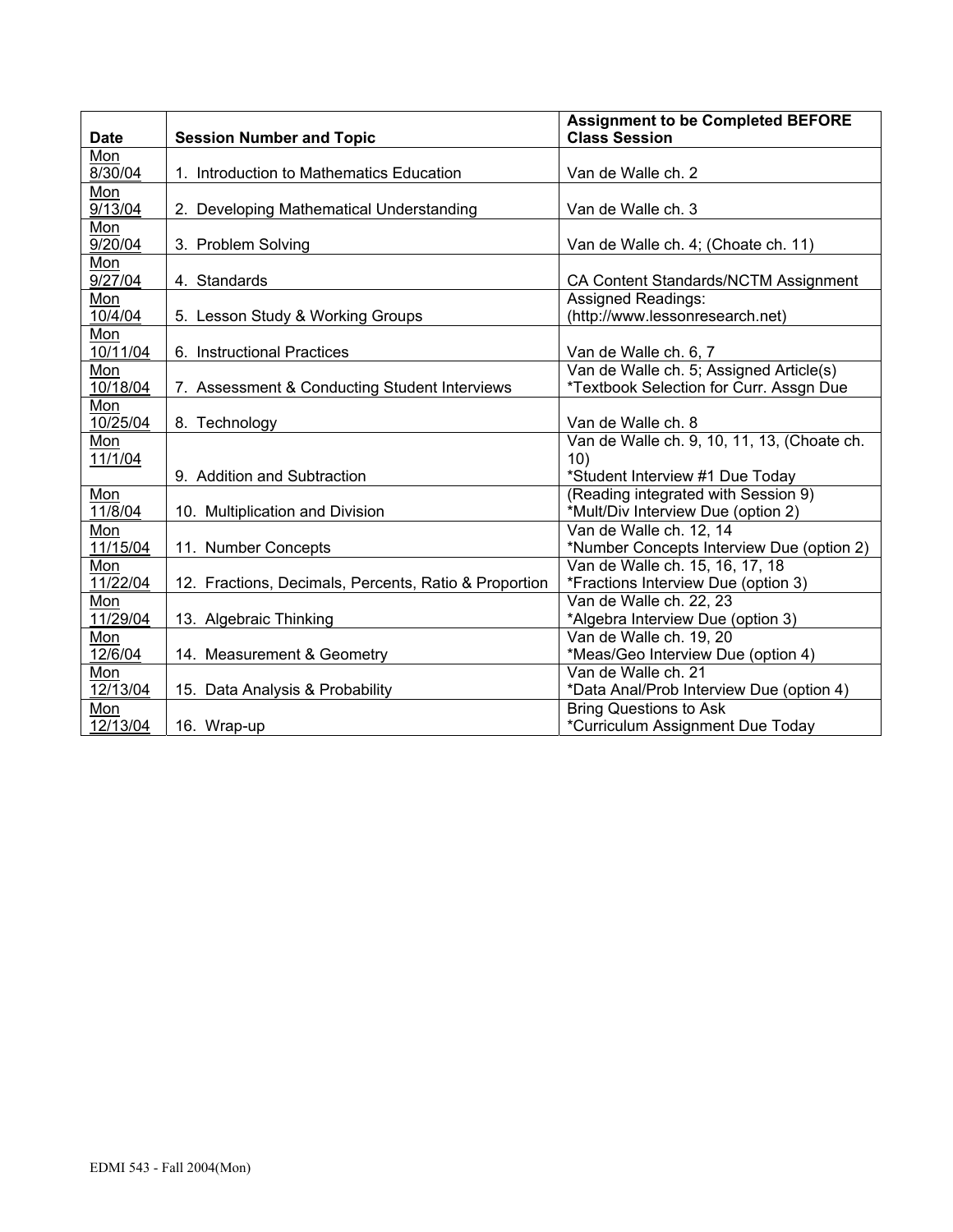### **STUDENT INTERVIEW GUIDELINES**  EDMI 543

Student interviews are designed to provide students with opportunities to focus on a single child's thinking about mathematics. It will also help students to improve their use of inquiry for assessment purposes and to better understand elementary level students with different understandings.

I recommend that students work together with a partner on these interviews. As a pair, you would interview one child for each content interview and together write up your evaluation of the student (please also submit the child's written work attached to your paper).

### **Prior to the interview**

- You should arrange with a teacher (or parent of a child you know) to interview one child for 20-30 minutes in a quiet place outside the classroom, if possible.
- Provide the teacher with some understanding of what the interview will contain and see if he/she has any thoughts about how this child will do on the assessment.
- Develop a list of questions you may want to use if the child is not forthcoming with a response. For example, if the child says "I just knew it", you might respond with "What did you think about first?" or "If you were helping a friend, how would you explain what you did?"

## **During the interview**

Work with the child individually. Begin the interview by informing the child that you will be giving him/her a series of math problems to solve and that you are interested in his/her thinking process and in the strategies s/he uses to solve these problems. Inform the child that s/he can solve the problems in any way s/he wants. Please remind the child that the interview is voluntary and that s/he can end the interview at any time (if a student does end early then please find another willing student). Do everything you can to help make the child comfortable.

Orally provide the child with each problem, posing them one at a time, you received from class and provide him/her with sufficient time to complete each problem. You may also want to provide the child with a written copy of each problem.

After the child answers each problem you should ask a variety of questions that will help you to better understand the child's thinking and to assess his/her mathematical understanding. **You will want to note the questions you ask and the child's responses** and it may be necessary to ask the child to wait while you are writing -- it is OK to ask the child to wait. **You should not tape-record/video-tape the interview without parental permission**.

# **During the interview, be sure to consider the following:**

- The best thing you can be is genuinely curious. Remember the point of the interview is to discover how the child thinks -- *NOT* to guide the child to the correct answer (try to fight the urge to be "teacher").
- Be careful to respond similarly to correct and incorrect answers. Be curious about all solution strategies -- not just the ones leading to incorrect solutions.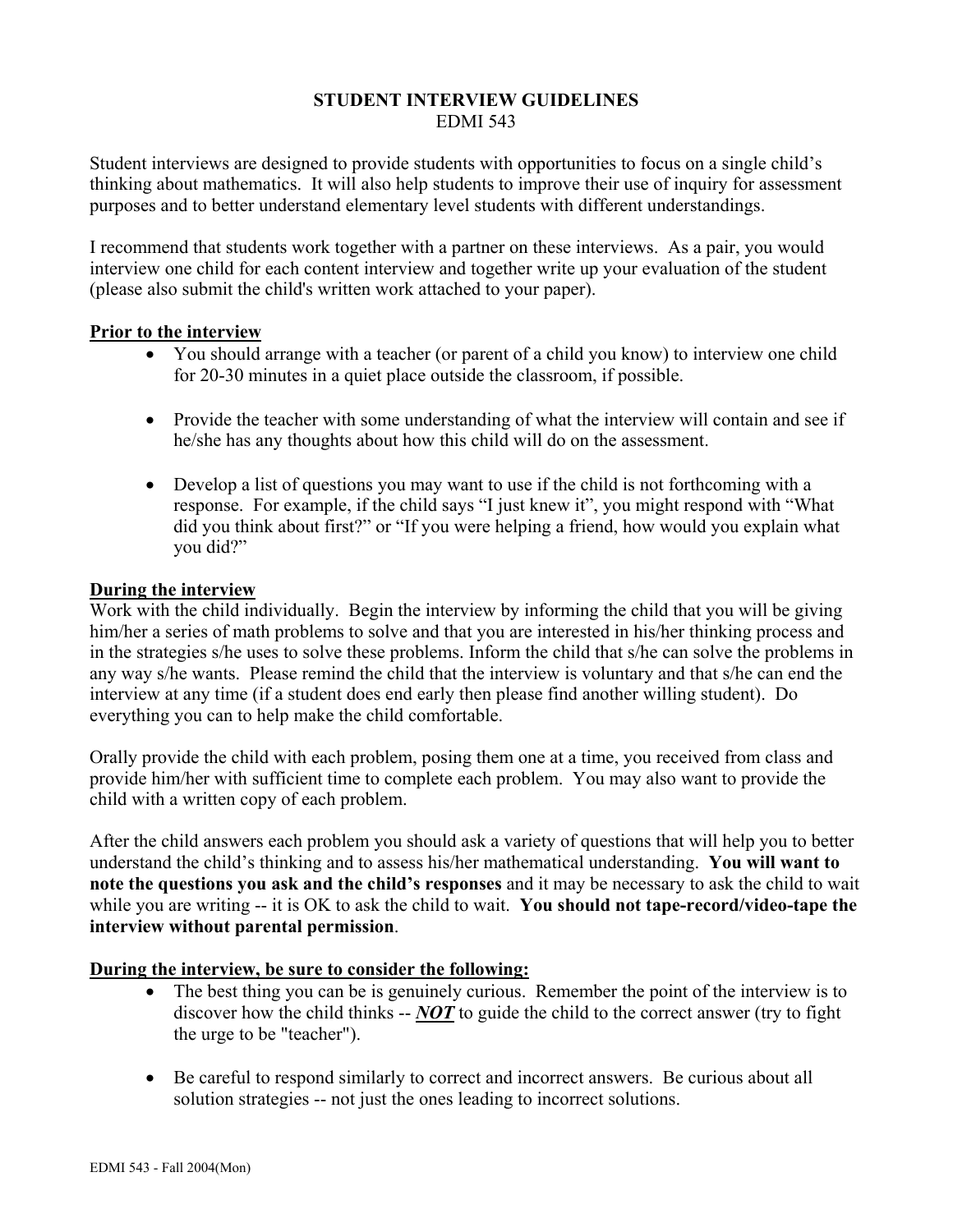- Your primary role is to listen. Make sure you allow enough "wait time" -- children need time to think before answering.
- Make sure the child feels comfortable during the entire interview. If the child clearly cannot answer a problem, move on to the next problem. If you feel that the child is really struggling and frustrated, you may want to end the interview or give the child a problem you are fairly certain s/he can solve and then end the interview. If you cut an interview short because of student difficulty, be sure to discuss your reasoning in your write-up.

#### **After the interview**

You (and your partner) should **together** write no more than a two page reflection that includes a brief discussion on each of the following two points:

- What specifically did you learn about this child's mathematical understanding? Here you will want to make some claims about the mathematics your student understands or doesn't understand. I am looking for more of an explanation than just your student could or couldn't solve a particular problem.
- What specifically might you do for this child if you were his/her teacher? Here you might want to include discussions about such issues as curriculum, instructional strategies, etc.

### **Grading:**

Each interview will be worth a total of 6 points (24 points (or 24%) total). More specifically, I will be looking for nicely written papers that clearly and specifically express what you learned about: 1) the child's mathematical understanding and 2) what you would do next for this child if you were his/her teacher (again be specific here). For example, you might recognize that this student lacks a conceptual understanding of multiplication – so as this child's teacher you might want to pose meaningful problems related to multiplication, etc.

\*NOTE: When you turn in your write-up, you should also include the child's written work (if it exists) and without the student's "actual" name listed.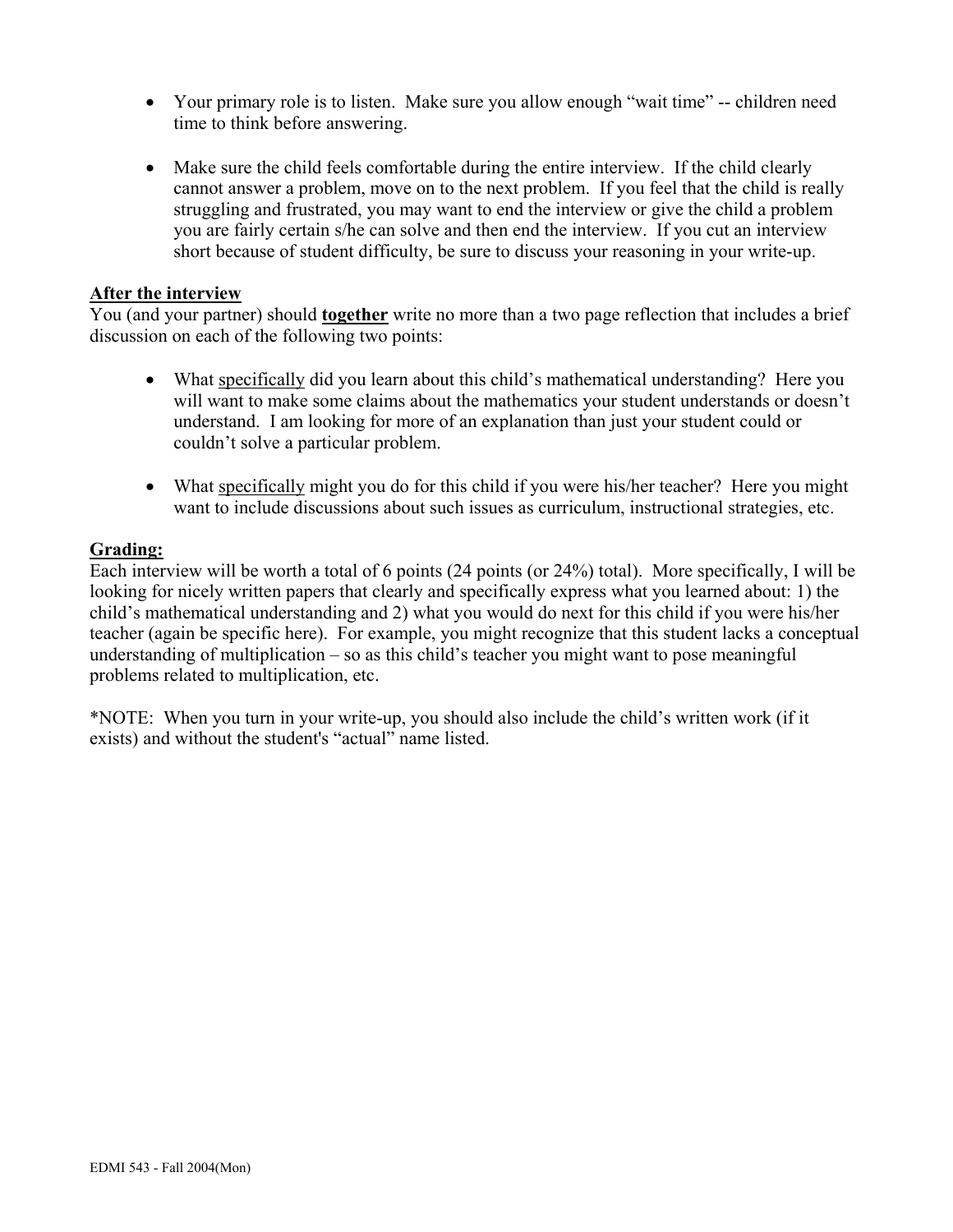## **MATHEMATICAL RESOURCES ASSIGNMENT**  EDMI 543

In preparation for your Classroom Presentation Assignment, your "content group" will construct an Annotated List of Resources that your fellow colleagues will find helpful when teaching your mathematical topic to students. Your list should include resources that directly relate to your mathematical topic (e.g., algebra, geometry, etc.). For example, you should include such things as children's literature, teacher support materials, manipulatives, WWW locations, research articles, videos or movies, software, etc. Please include any useful information that you find when researching your topic so that your colleagues can learn from your work (but do not include duplicated pages from teacher workbooks, rather provide citations along with short descriptions of your resources). I will be looking to find well- constructed packets of information. If you partition the workload it should not be an overwhelming task. If each group prepares a packet of materials that is filled with important resources, and we share that information in class, then you will each have a wealth of information on some of the important mathematical resources for use when you teach! A general "rule of thumb" might be for your group to try and find 10 resources in each of the areas mentioned. Some topics will naturally have more resources than other topics.

Your group will need to turn in one nicely prepared copy of your List of Resources in on the day of your group presentation. Your group should also be prepared to make a 5 minute presentation that highlights some of the resources you found (consider bringing in a few of the items that you found most helpful when planning your presentation and resources for these materials).

This project is purposefully open-ended in the hopes that you will go out and find some great resources for your mathematical topic and for your presentation. You should talk with your master teachers, use the internet, and make use of materials I provide. However, if you have any questions or challenges finding resources, please be sure to ask (I am happy to provide support…I want these to be good so they are good resources)!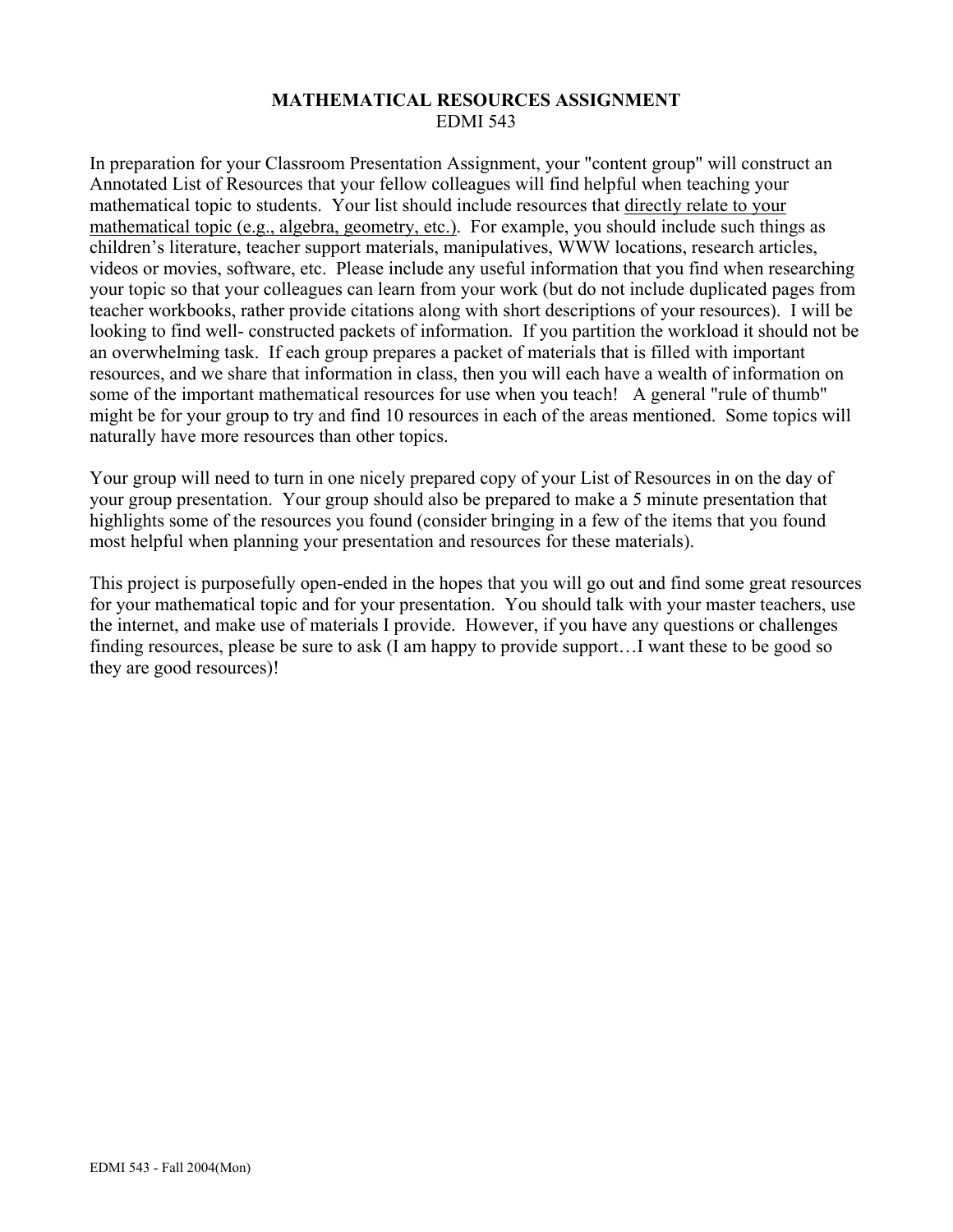## **DESIGNING & TEACHING A LESSON IN MATHEMATICS**  EDMI 543

Students will participate in small groups (approximately four to six students) to design, construct, and teach a single lesson on an assigned mathematical topic. The lesson will be designed for use with children at a specific grade level (based on the grade level of the cooperating teacher). The purpose of this activity is to help you learn how to design effective mathematical lessons for a specific group of students, learn where to find mathematical resources, provide you with an opportunity to practice teaching mathematics and to receive feedback, and to learn how to effectively collaborate with colleagues in order to improve your teaching.

## Plan of Action:

When planning your lesson, each group should:

- 1. Clearly identify the objective(s) of your lesson within the context of the overall goals and objectives of the unit. Similar to the Japanese Lesson Study process, your group might also want to identify a specific problem or issue that needs resolution.
- 2. Identify students' prior knowledge before making decisions about curriculum and instructional practices.
- 3. Consider whether your curriculum clearly brings forward your mathematical objective(s) and what, if any, alterations are necessary. Furthermore, your lesson must be consistent with the Mathematics Framework for California Public Schools (e.g., Content Standards).
- 4. Each group will be required to meet with me at least one time prior to the date of your presentation (this is not to say that we can only meet once!). One of the primary purposes of this activity is to provide me with an opportunity to work with each of you on a more individual basis so that I can help you learn to design effective mathematical activities. I will be happy to provide you with suggestions after you have given it some thought.
- 5. Make sure that each member of the group participates fully in the design and implementation of the lesson and that the workload is shared equitably. As part of your written report, each member must include a short written evaluation that describes the contributions made by each member of the group (indicating whether the workload was shared fairly among the members of the group).
- 6. On the day your topic is to be discussed in class, your group will turn in a lesson plan for your activity (using the format discussed in your Curriculum & Instruction Course), a reflection of your group's collaboration process and the teaching of your lesson, and a paragraph from each member that describes how the workload was shared. Each group will email a copy of your lesson plan and mathematical resources to each of your classmates for their teaching files.
- 7. Each group will either show a short snippet of your actual lesson to the class for discussion or will allow others to observe the actual lesson (we will discuss the options).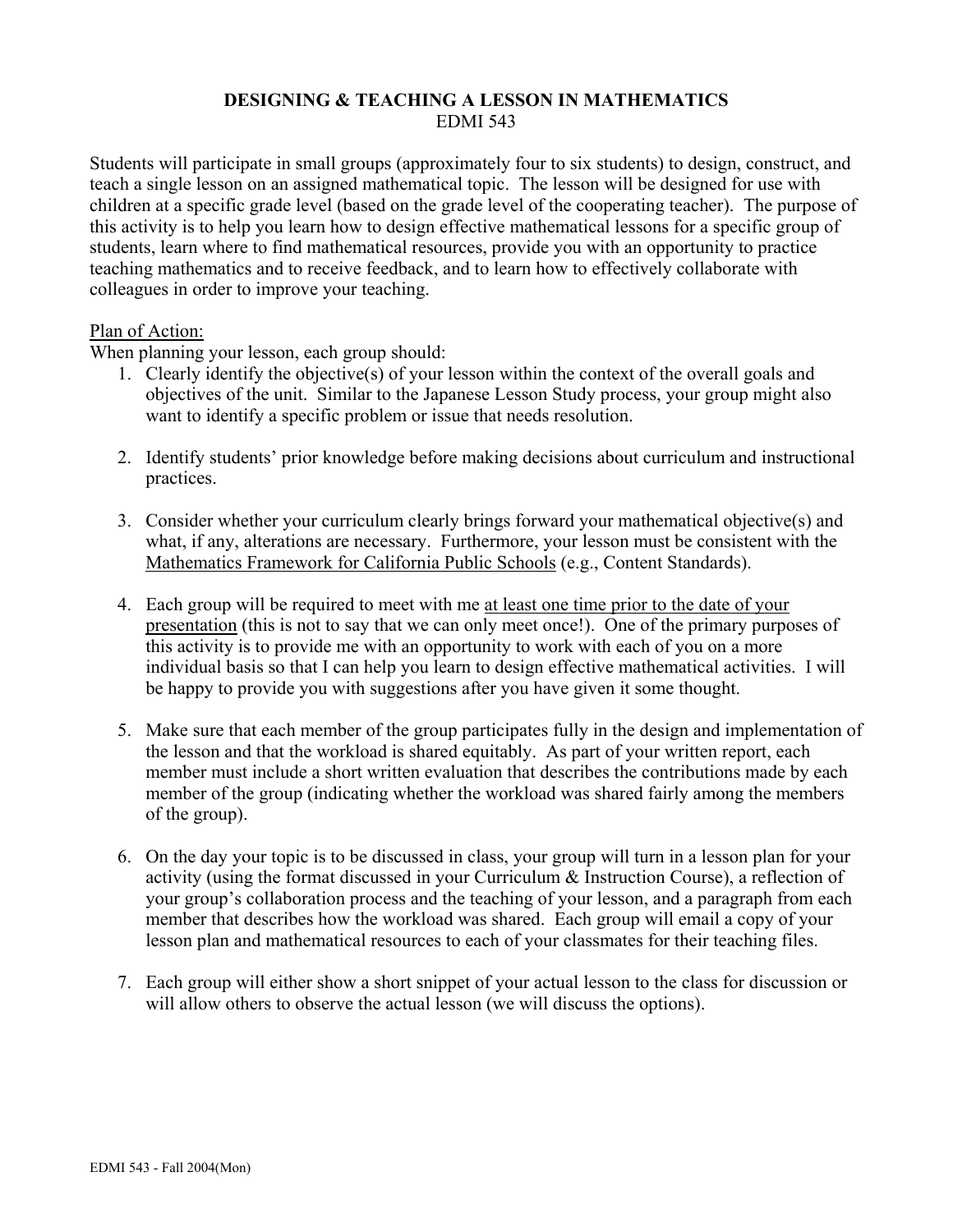# **Grades:**

For this activity, which will be worth a total of 15 points (15%), I am as interested in the process your group goes through as much as the final product. I want this to be an opportunity for you to learn such things as where to go for mathematical resources, to learn how to prepare lesson plans and what to consider when writing a lesson plan, to recognize the many challenges of teaching mathematics, to learn how to reflect and critique lessons, and to begin to understand the importance of on-going professional development opportunities. Your grade on this assignment will be based on the following:

• The design of your lesson plan. For example, adheres to identified lesson plan format described in your Curriculum and Instruction course, adheres to the California Content Standards, makes good use of student thinking, is grade appropriate, is sensitive to the needs of all students, and includes a plan for assessment, etc.

• The level of collaboration among the members of your group, the depth of your reflections (collaboration and teaching of the lesson), and what you learned from this process. You must be willing to take risks, commit yourself fully to this process, and desire to learn as much as possible from others and from the process. The success of this lesson depends on how much YOU put into this activity!

• As discussed earlier, each member of the group will need to include a short paragraph that describes how the work was shared among the members of the group (was the work shared fairly?). If the overall group identifies one member that did not fairly contribute to the final product then I will likely lower the grade of that individual (please work together and share the workload).

• Although the actual presentation of the lesson will NOT be factored into your grade, each group will receive feedback. I believe that this is a time for you to try things out and to make mistakes, not to be judged. Don't be afraid to take some risks and to make mistakes.

# **\* If anything is unclear or if you ever have questions, please ASK me.**